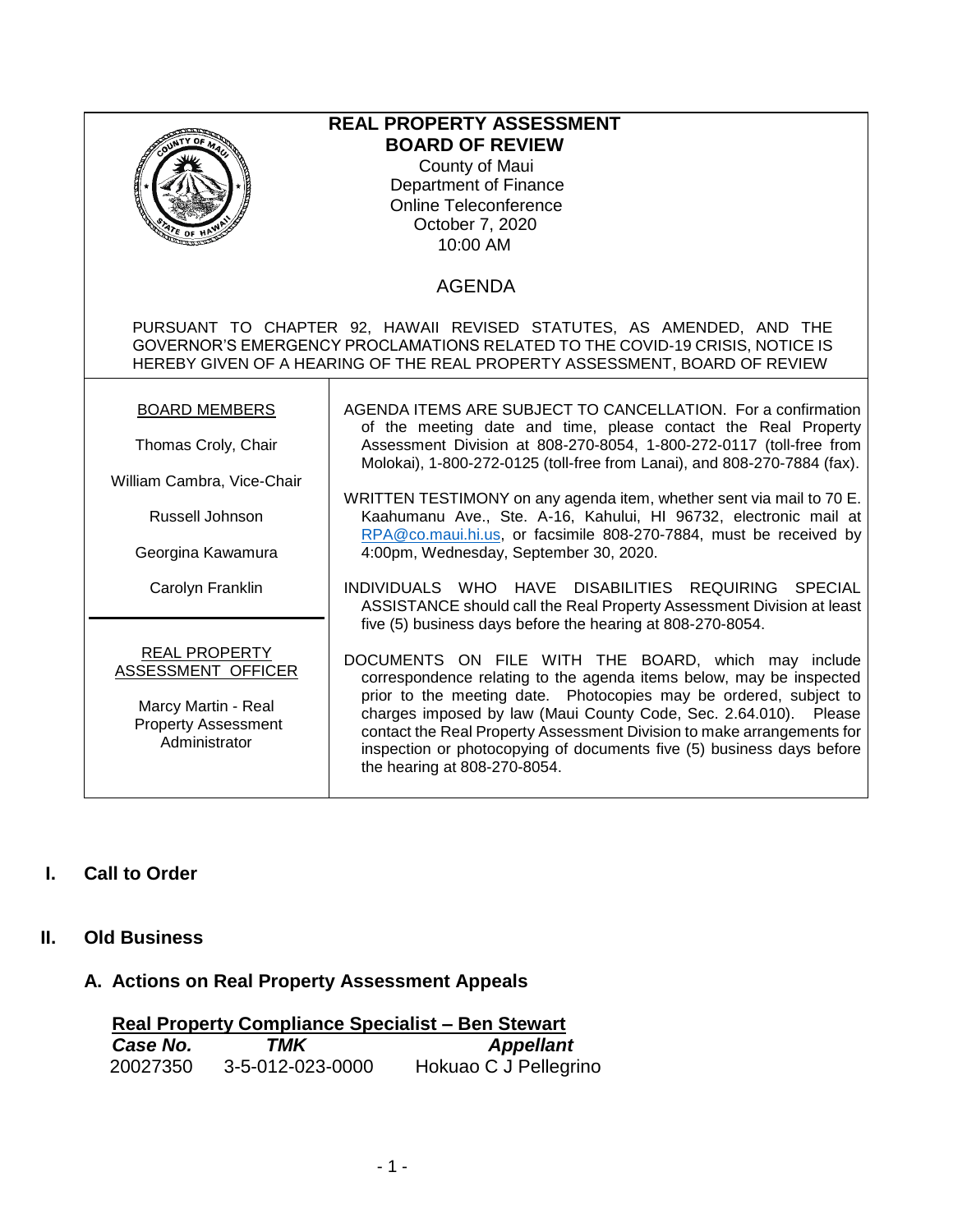#### **III. New Business**

### **A. Actions on Real Property Assessment Appeals**

### **Real Property Appraiser – Kimo Kurokawa**

| <b>Edward Y Chang Jr Trust</b> |
|--------------------------------|
|                                |
|                                |
| Makena Keoneoio I, LLC         |
| Makena Keoneoio II, LLC        |
|                                |

#### **Real Property Appraiser – Dreu DeCastro**

| Case No. | <b>TMK</b>       | <b>Appellant</b>            |
|----------|------------------|-----------------------------|
| 20027729 | 3-8-005-019-0000 | A & B Properties Hawaii LLC |
| 20027193 | 3-8-101-025-0000 | Servco Pacific Inc          |
| 20027186 | 3-8-101-031-0000 | Servco Pacific Inc          |
| 20027742 | 3-8-102-001-0000 | Alexander & Baldwin LLC     |
| 20027745 | 3-8-102-007-0000 | Alexander & Baldwin LLC     |
| 20027753 | 3-8-102-008-0000 | Alexander & Baldwin LLC     |
| 20027772 | 3-8-103-014-0000 | Alexander & Baldwin LLC     |

#### **Property Technical Officer – Kari Stockwell**

| Case No. | TMK              | <b>Appellant</b>             |
|----------|------------------|------------------------------|
| 20026853 | 4-2-006-001-0002 | <b>Pashley Family Trust</b>  |
| 20027014 | 4-2-006-001-0003 | Kathleen M Bernau Trust      |
| 20026785 | 4-2-006-001-0005 | Lawrence/Elaine Sherwood Tr  |
| 20026840 | 4-2-006-001-0006 | Pietrelli Family Trust- 1997 |
| 20026906 | 4-2-006-001-0012 | <b>Riley C Mattson Trust</b> |
| 20027159 | 4-2-006-001-0026 | Shigemura, Barton/Terry Tr   |
| 20026897 | 4-2-006-001-0034 | Gordon B Keep                |
|          |                  |                              |

#### **Real Property Appraiser – LeeAnn Leynes**

| Kaanapali Keys Time Int Owners Assoc |
|--------------------------------------|
| Kaanapali Keys Time Int Owners Assoc |
| Kaanapali Keys Time Int Owners Assoc |
| Kaanapali Keys Time Int Owners Assoc |
| Kaanapali Keys Time Int Owners Assoc |
|                                      |